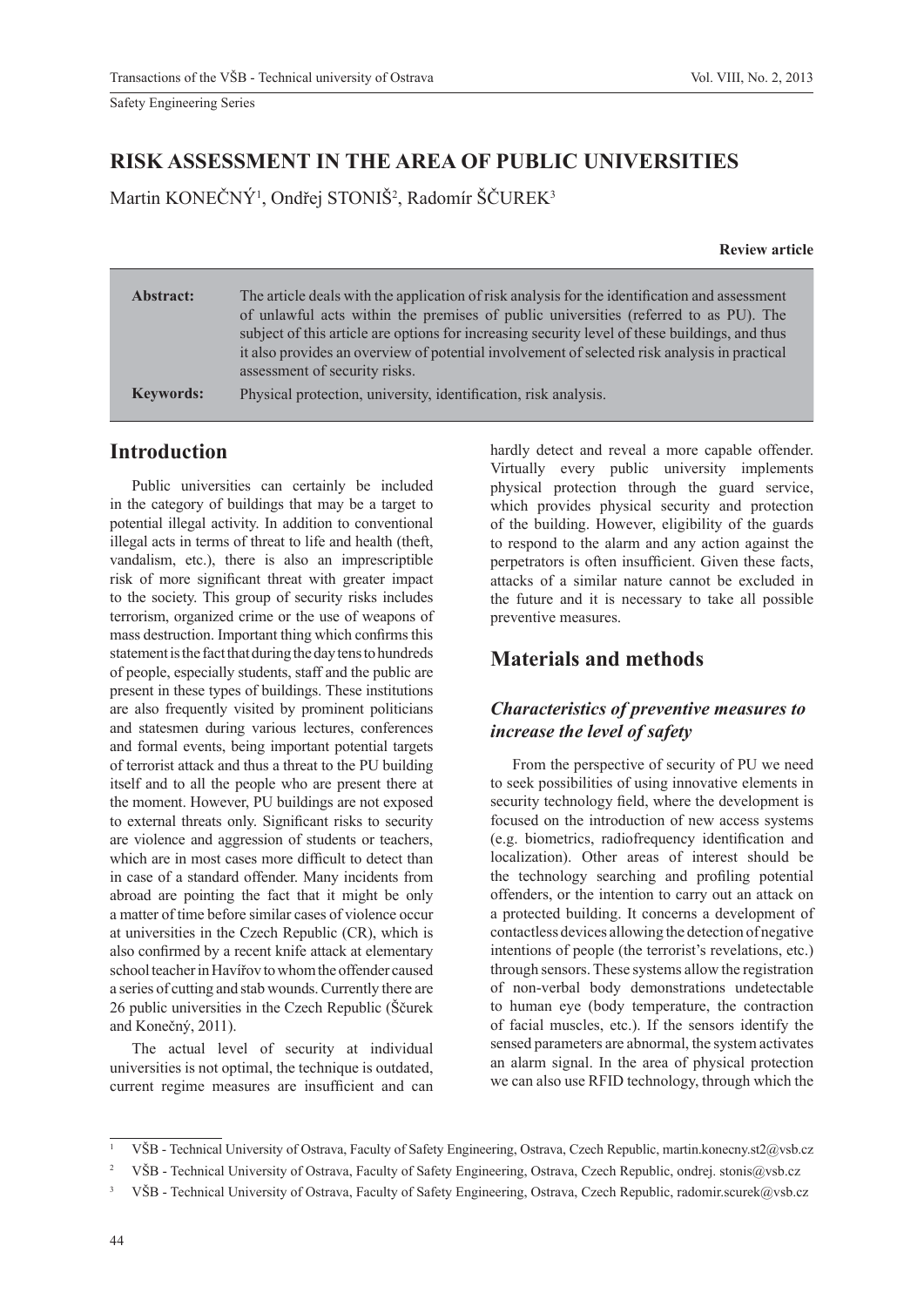organization will obtain contactless identification of persons and property, or their location within the building in real time (Finkenzeller, 2003). The spectrum of RFID utilization is diverse and in cooperation with the optimal settings of mode measures this technology represents an efficient system that enables the control of entry, exit and movement of staff, students and visitors within the premises of public universities. Another important precautionary element in physical protection is the risk management. Here it is necessary to choose the appropriate strategy and the definition of effective security measures leading to the optimization of risk and losses generated by adverse incidents. However, despite all precautions that the organization dedicated to the risk management a number of negative phenomena cannot be excluded, which can lead to serious threat to personal health and threat to other assets of PU. Those phenomena are emergency situations that are artificially induced, random, unexpected and socially dangerous, in respect to a significant effect on human health, property and the environment. This category includes an explosion of trip explosive system (referred to as TES), burglary, theft, sabotage and other illegal activities. Perpetrators of these crimes can be divided into external and internal attackers, or a combination of both of these types, which is very efficient in terms of successful implementation of the attack. With a large number of persons moving around the public universities are very vulnerable, open to all visitors and thus an easy target of terrorist attack and other forms of crime. To ensure complete safety of the organization it is therefore necessary to ensure mutual cohesion of various components of security and adapt their interactions to selected building. In the event that one component is not optimal, this gap cannot be effectively replaced by another and the system cannot be further considered safe and reliable (Ščurek and Konečný, 2011). Therefore the prevention is necessary, whether in the form of risk analysis or innovative means of technical protection, enhancing monitoring, identification and locating of people in buildings of this nature.

## **Results**

### *Application of selected risk analysis*

Risk analysis is a procedure that is used for the management and forms a basis for the decision-making process of the organization. For analysis and risk assessment are currently available many methodics and software tools. In terms of desirable purpose of risk assessment it is necessary to evaluate if the expectations of methodics are

executed, then evaluate if the available data and indications have informative value in terms of hazards and if used data are applicable in chosen methodics. Individual methods of the risk analysis are only auxiliary tool of the reviewer who takes into account his/her practical experiences, regulations and statistical data (Rafferty, 1994). It is a big advantage if the risk analysis realizes a group of reviewers to compare and evaluate the results. The procedure of risk analysis of PU includes problem definition, analysis of current status and proposal of its optimization. The first step involves a determination of what has to be protected. The next step is a determination of what do we protect against (an attack, a hijack, housebreaking, or fire), and finally how do we ensure this protection. It is necessary to judge the value of probability that in the particular case (place, time, persons, terms etc.) will originate these specific consequences and how big and expensive they might be. Every existing method for hazard assessment was created for a specific problem. As mentioned above, there is all manner of risk analysis methods and their number increases. Methods of risk assessment of public universities include probability methods, engineering judgment, analogy and model (Loveček and Veľas, 2010). We can apply these methods on other objects as well but always with reference to the original purpose. A benchmark for method selection was actually their availability and expansion of their application in current security practice. Within the evaluation and risk assessment of PU it is necessary to define the string "danger - threat - fault - damage". In general, the procedure of risk analysis of unlawful acts is shown in the following block diagram.

Boundary of risk analysis is a limit defining assets to be included in the analysis. To this closely relates the optimization of the risk when the risk must be minimized to such level that the reduction of costs does not become disproportionate in comparison with the corresponding risk limitation (ALARA principle). From the economic point of view, the expenses on system optimization should be around 10 % of assets, in exceptional cases may reach 15 %. Subsequently, detailed identification of risks is done, when we select risks that could threat at least one of the assets. Then a detailed assessment of identified risks is conducted, determining their order of significance of the impact on public universities assets, which is related to minimizing the most serious that fit into the above mentioned 10 % cost limit (Reitšpís, 2004). Prior the "big" risk analysis of PU it is recommended to carry out preliminary risk analysis in order to determine which one of the buildings is crucial for the functioning of PU and is exposed to significant risks. Preliminary risk analysis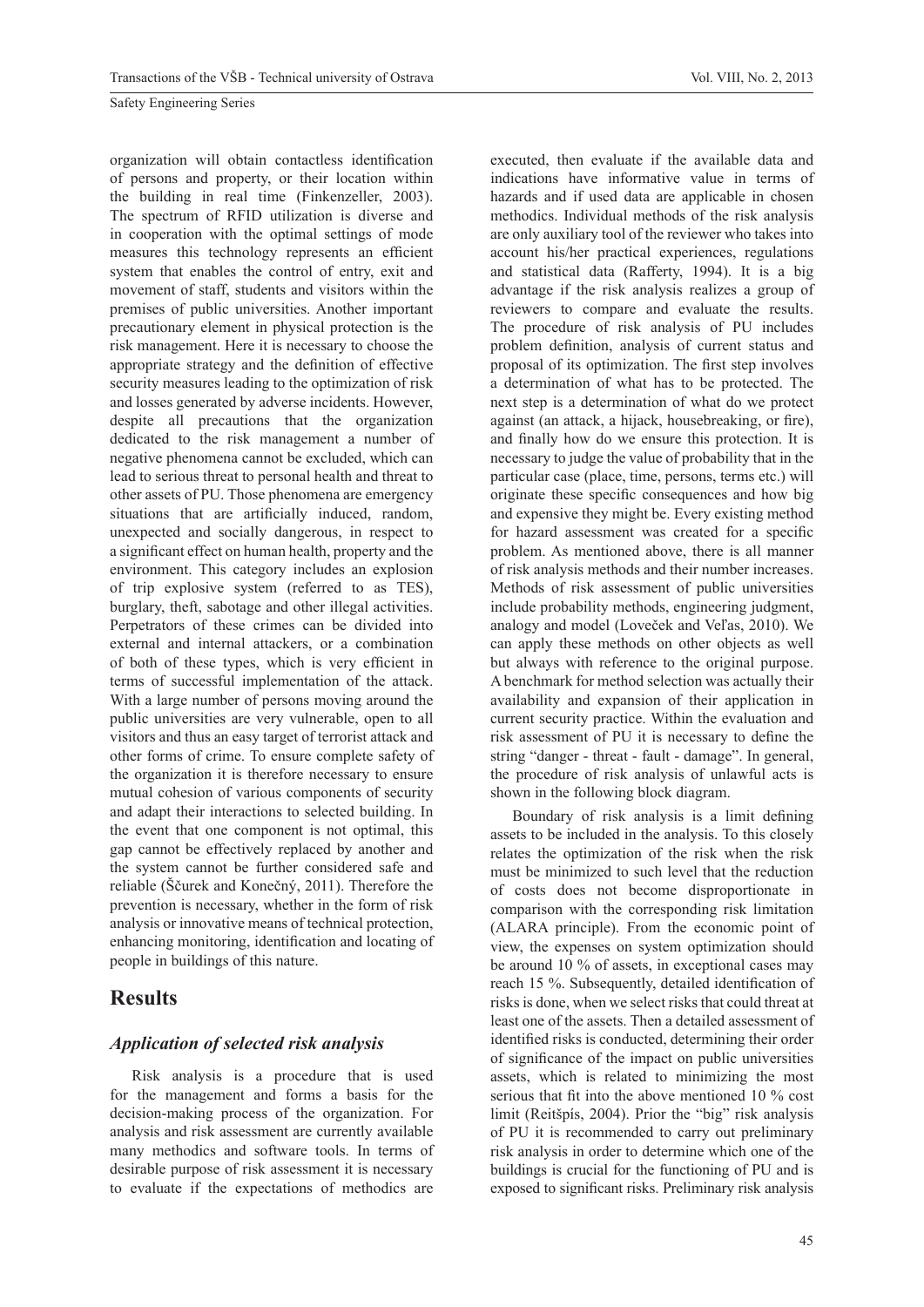is usually done in the form of qualitative analysis. Appropriate method is for example a risk modeling with Ishikawa diagram that defines the various causes of risk, leading to security threats to PU.



Fig. 1 Block diagram of risk analysis procedure (Ščurek and Konečný, 2011)

leads to a simple understanding of the behavior of the system and the factors contained therein. Illustrative example of application of this method is shown in the following block diagram.

Detailed analysis can be qualitative, same as already mentioned preliminary analysis. Many evaluators, however, prefer for the purposes of risk assessment of buildings of similar nature as public universities, quantitative methods. One of them is the analysis of the causes of failures and their consequences (referred to as FMEA), which is a quantitative method of risk assessment based on the analysis of failure modes and their consequences, enabling identification of consequences and causes based on systematically and structurally managed failures. It also serves to control individual elements of the system and its operation, where it identifies basic faults. During FMEA the risks are first evaluated in terms of process (caused by human factor) and then in terms of structural point caused primarily by technical or structural fault. Example of PU risk assessment in terms of structure can be risks generated on the perimeter or cladding of the building or risks of area or subject protection.



Fig. 2 Risk identification by Ishikawa diagram (source: Author)

Another preliminary risk analysis using scientific approach suitable to use is the fault tree analysis (referred to as FTA). This method is highly systematic and allows you to analyze various factors, including physical phenomena and human interactions. Using a "top-down" approach, it focuses on those consequences of faults that are directly related to the top event, such as the explosion of TES. In general, this analysis provides the evaluators with an overview of possible causes leading to an adverse phenomenon with a comprehensive overview and reflection on its creation. Graphical representation

In terms of process it concerns risks generated in the process specific for certain public university and its environment (e.g. sabotage of discontented employee). Due to possible variations, the risks are identified and divided into aforementioned process and structural categories, followed by the assessment of individual risks is carried out with the knowledge that the process risks pose greater threat in terms of security than structural risks do (Ščurek a Konečný, 2011). The output of this analysis is a table with subsequent graphic output of identified risks and those are evaluated by "80/20 Pareto principle" (see example in Tab. 1).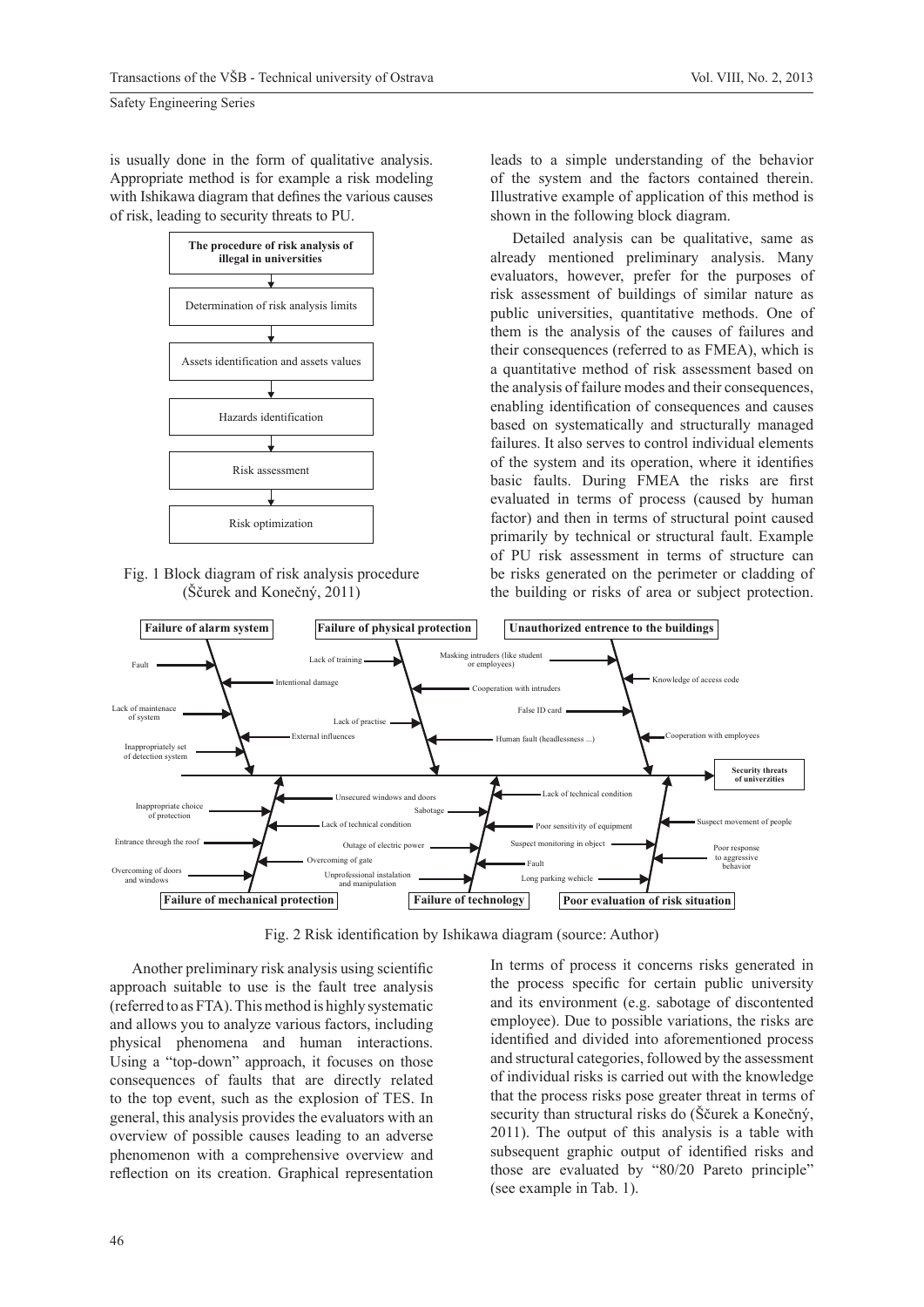

Fig. 3 Risk of explosion of TES by FTA method (source: Author)

|     | Event                                          |                | <b>Evaluation</b> |                |     | <b>Pareto Principle</b><br>$80/20$ [%] |            |
|-----|------------------------------------------------|----------------|-------------------|----------------|-----|----------------------------------------|------------|
| No. |                                                |                | N                 | H              | R   |                                        |            |
|     | Unauthorized entry through the lodge           | $\overline{4}$ | 5                 | 5              | 100 | 34.48                                  |            |
| 2   | Failure of key mode                            | 3              | 3                 | $\overline{4}$ | 36  | 12.41                                  |            |
| 3   | The ft of property or other assets             | $\mathcal{E}$  | $\overline{4}$    | 3              | 36  | 12.41                                  | to 80 $\%$ |
| 4   | Insufficient control of people                 | 3              | 3                 | 3              | 27  | 9.31                                   |            |
| 5   | Human factor failure (negligence)              | 3              | 3                 | 3              | 27  | 9.31                                   |            |
| 6   | Failure of alarm security and emergency system | $\overline{4}$ | 2                 | 3              | 24  | 8.28                                   |            |
| 7   | Sabotage of employees with the offender        | 3              | $\mathcal{L}$     | 3              | 18  | 6.21                                   |            |
| 8   | Wrong evaluation of risk situations            | $\overline{4}$ | $\overline{2}$    | 2              | 16  | 5.52                                   |            |
| 9   | Power outage                                   | $\overline{2}$ | $\mathcal{L}$     | 1              | 4   | 1.38                                   |            |
| 10  | Random fire due to short circuit               |                | 2                 |                | 2   | 0.69                                   |            |
| Σ   |                                                |                |                   |                | 290 |                                        |            |

Tab. 1 Process risks assessment (source: Author)

The significance of risks listed in the table is graphically shown by "Lorenz curve" in Fig. 4, which illustrates the risks in red letters, requiring the

implementation of preventive measures that would lead to optimization of risk.